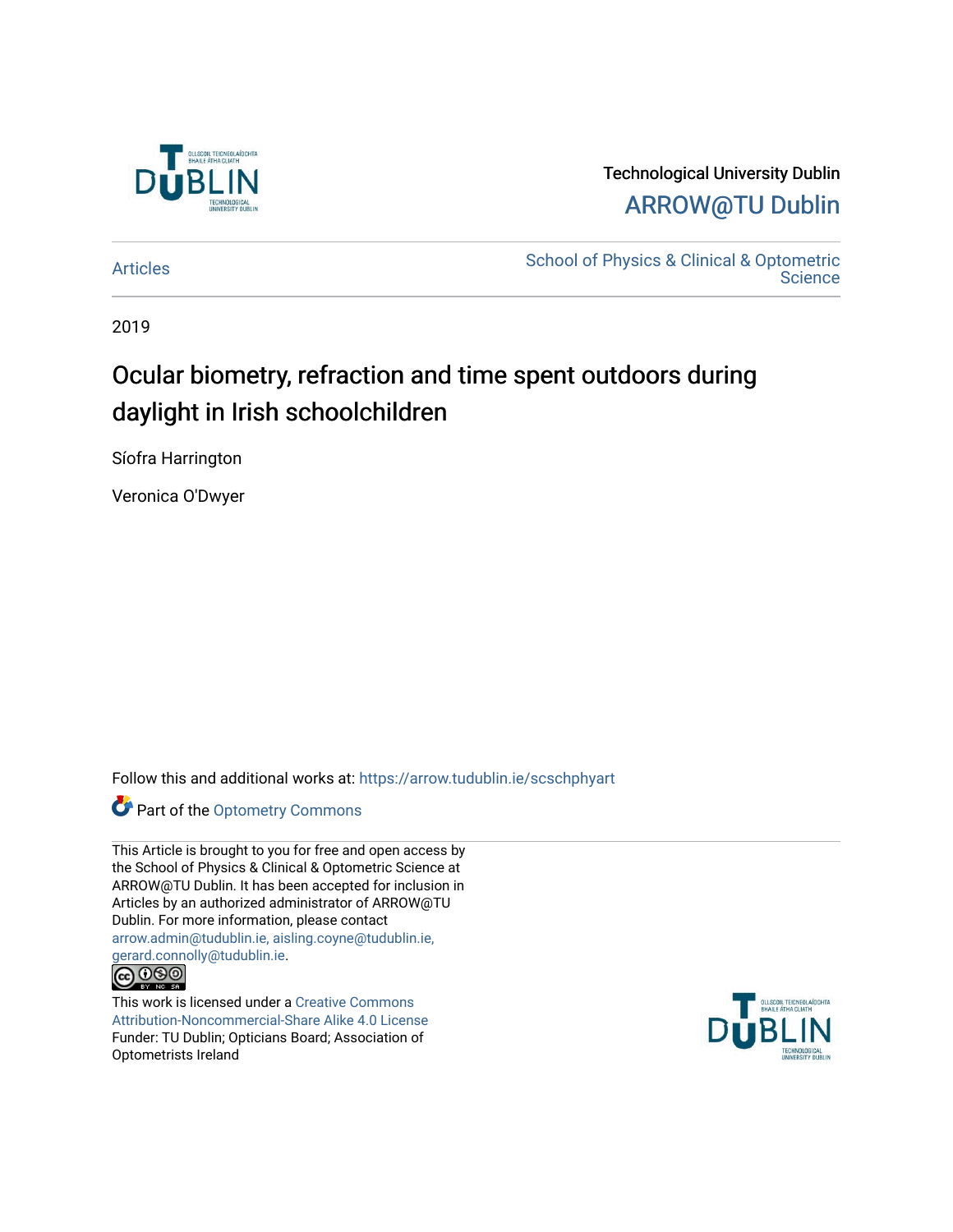# CLINICAL AND EXPERIMENTALOPTOMETRY

# RESEARCH

# Ocular biometry, refraction and time spent outdoors during daylight in Irish schoolchildren

Clin Exp Optom 2019 DOI:10.1111/cxo.12929

Síofra C Harrington D Dip Ophthal Opt FAOI

Veronica O'Dwyer PhD Dip Ophthal Opt FAOI

School of Physics and Clinical and Optometric Sciences, Technological University Dublin, Dublin, Ireland

[siofra.harrington@dit.ie](mailto:siofra.harrington@dit.ie)

**Background:** Previous studies have investigated the relationship between ocular biometry and spherical equivalent refraction in children. This is the first such study in Ireland. The effect of time spent outdoors was also investigated.

Methods: Examination included cycloplegic autorefraction and non-contact ocular biometric measures of axial length, corneal radius and anterior chamber depth from 1,626 children in two age groups: six to seven years and 12 to 13 years, from 37 schools. Parents/guardians completed a participant questionnaire detailing time spent outdoors during daylight in summer and winter.

**Results:** Ocular biometric data were correlated with spherical equivalent refraction (axial length:  $r = -0.64$ , corneal radius:  $r = 0.07$ , anterior chamber depth:  $r = -0.33$ , axial length/corneal radius ratio: r = −0.79, all p < 0.0001). Participants aged 12–13 years had a longer axial length (6–7 years 22.53 mm, 12–13 years 23.50 mm), deeper anterior chamber (6–7 years 3.40 mm, 12–13 years 3.61 mm), longer corneal radius (6–7 years 7.81 mm, 12–13 years 7.87 mm) and a higher axial length/corneal radius ratio (6–7 years 2.89, 12–13 years 2.99), all p < 0.0001. Controlling for age: axial length was longer in boys (boys 23.32 mm, girls 22.77 mm), and non-White participants (non-White 23.21 mm, White 23.04 mm); corneal radius was longer in boys (boys 7.92 mm, girls 7.75 mm); anterior chamber was deeper in boys (boys 3.62 mm, girls 3.55 mm, p < 0.0001), and axial length/corneal radius ratios were higher in non-White participants (non-White 2.98, White 2.94, p < 0.0001). Controlling for age and ethnicity, more time outdoors in summer was associated with a less myopic refraction, shorter axial length, and lower axial length/corneal radius ratio. Non-White participants reported spending significantly less time outdoors than White participants (p < 0.0001).

Conclusion: Refractive error variance in schoolchildren in Ireland was best explained by variation in the axial length/corneal radius ratio with higher values associated with a more myopic refraction. Time spent outdoors during daylight in summer was associated with shorter axial lengths and a less myopic spherical equivalent refraction in White participants. Strategies to promote daylight exposure in wintertime is a study recommendation.

Key words: Ireland, ocular biometry, refractive error, schoolchildren, time spent outdoors

Recent epidemiological studies involving children reported that spherical equivalent refraction (SER) distribution varies with ethnicity, $1$  location, $2$  and environmental factors such as daylight exposure.<sup>3,4</sup> Longer axial lengths are associated with myopic eyes with consequently increased odds of pathological myopia.<sup>5</sup> Moreover, an association between axial elongation, myopia progression, and reduced time outdoors has been reported in several studies.<sup>6,7</sup> For example, axial elongation and myopia progression are reportedly slower in summer than in winter in Danish

Submitted: 24 November 2018

Accepted for publication: 23 April 2019

Revised: 10 April 2019

and Chinese children,<sup>8,9</sup> and young Australian adults.<sup>10</sup>

With half of the population of the world projected to be myopic by  $2050$ ,<sup>11</sup> and a confluence of studies in support of the inverse relationship between light exposure and myopia development,  $3,6,8$  there has been a focus by researchers to examine the impact of daylight exposure on ocular development in children. However, there is a paucity of contemporary population-based age norms for ocular biometric measures in northern European schoolchildren, and in particular, their relationship with refractive

data and environmental factors such as daylight. As daylight is a natural light source, with a continuous spectral power distribution covering the full visible range, its attributes alter with geographical location and season, in particular day-lengths, and variations in light intensity with fluctuating weather conditions.<sup>12</sup> Furthermore, seasonal changes in ambient light exposure and axial length and SER changes have been previously reported.<sup>4,10</sup>

In this context, understanding the relationships between ocular biometric parameters, refractive status and seasonal light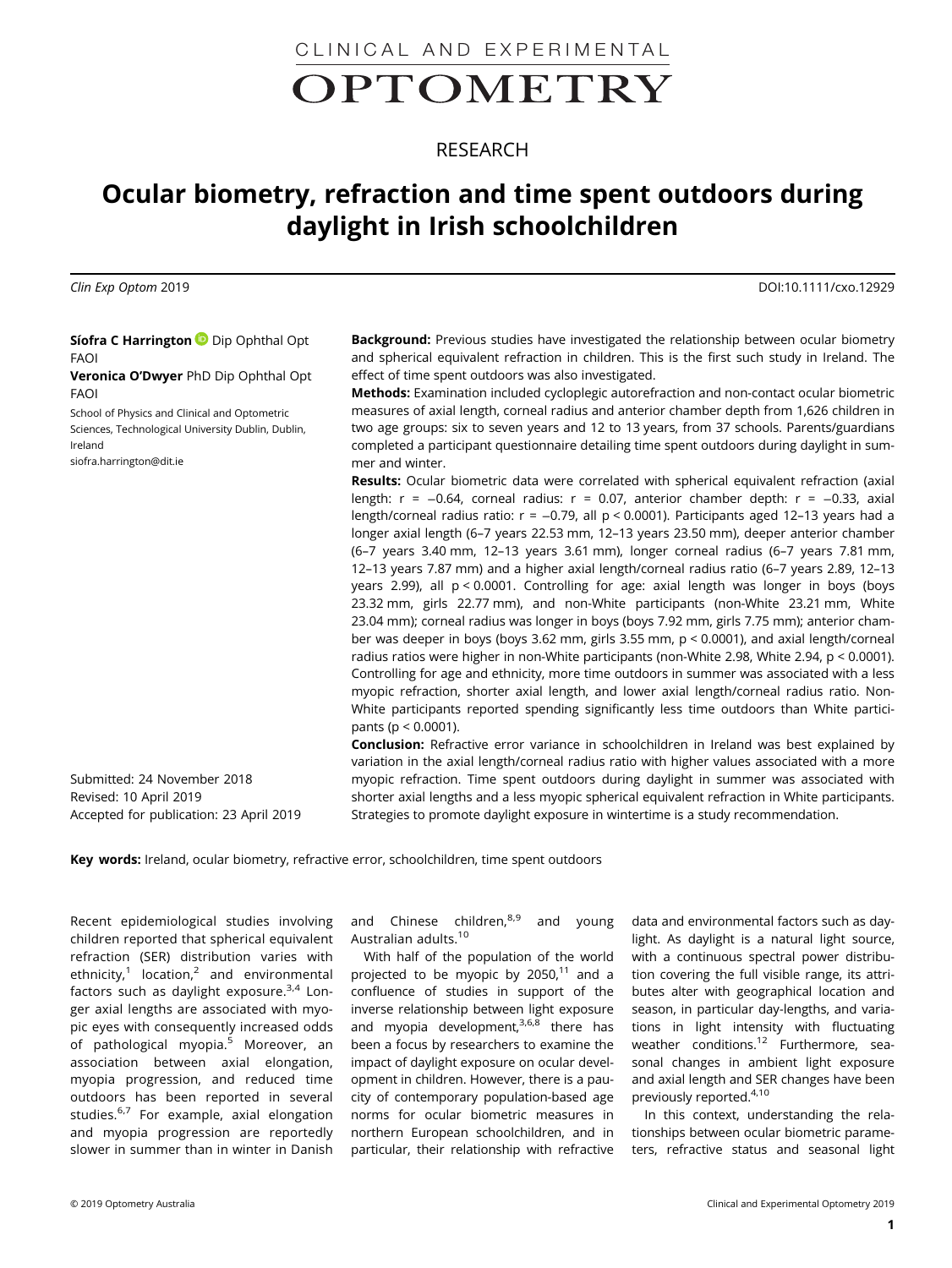exposure are important in the Republic of Ireland (henceforth Ireland) where there is considerable variation in day length (7.5 hours in winter to 17 hours in summer), $13$  and as significant levels of refractive error exist.<sup>14</sup> Notably, the Ireland Eye Study (present study) findings for myopia prevalence (6–7 years 3.3 per cent, 12–13 years 19.9 per cent) were broadly in line with the Northern Ireland Childhood Errors of Refraction (NICER) study in the UK (6–7 years 2.8 per cent, 12–13 years 17.7 per cent).14 In comparison, significantly lower levels of myopia were reported in the Sydney Myopia Study (six years 1.6 per cent, 12 years 12.8 per cent). $<sup>2</sup>$ </sup>

French et al. postulated one reason for the significantly lower myopia prevalence in the Sydney Myopia Study might be due to the difference in daylight exposure, as bright sunlight exposure is greater in Sydney, particularly in winter, when compared to Northern Ireland (UK). $2$  Epidemiological longitudinal studies reported time outdoors may prevent or delay the onset of myopia.15,16 Furthermore, clinical trials in Asia found increased time outdoors was associated with a reduced incidence of myopia,17,18 and less myopic shift in refraction.3,19 However, the precise biological mechanisms which underpin the protective effect of time spent outdoors against myopia remain unclear; theories include light exposure, depth of focus and dopamine release in the retina.20–<sup>22</sup>

This paper is the first to report the distribution of ocular biometric parameters, and their relationship with SER status and time outdoors during daylight in both summer and winter in schoolchildren in Ireland.

# Methods

The Technological University Dublin Research Ethics Committee granted ethics approval, and the study was carried out in compliance with the tenets of the Declaration of Helsinki.

Data collection was conducted between June 2016 and January 2018; the methodology and study response rate were previously described.<sup>14</sup> This study involved 1,626 participants in Ireland: 728 participants aged 6–7 years (377 boys and 351 girls) and 898 participants aged 12–13 years (504 boys and 394 girls).

The study protocol included cycloplegic autorefraction (Dong Yang Rekto ORK 11

Auto Ref-Keratometer; Everview Corp., Seoul, Korea) to determine the refractive error. In order to produce adequate cycloplegia with minimum systemic side effects, one drop of topical anaesthetic (Minims proxymetacaine hydrochloride 0.5% w/v; Bausch & Lomb, Kingston upon Thames, UK), was followed by one drop of cyclopentolate hydrochloride (Minims 1% w/v; Bausch & Lomb) for White participants; non-White participants were administered two drops of cyclopentolate hydrochloride five minutes apart. While a single drop of 1% cyclopentolate hydrochloride has been reported to produce adequate cycloplegia when compared to using two or three drops, $23$  two drops of cyclopentolate hydrochloride were found more effective for hyperopic South Asian participants with dark irides.<sup>24</sup>

Once it was established cycloplegia had been achieved (pupillary reactions nonresponsive to light and accommodation amplitude less than 2D on push-up test), at least 20 minutes after instillation of the eyedrops, autorefraction was carried out. The representative value for SER – sphere plus half the cylindrical value – was used in subsequent analysis.

The Zeiss IOLMaster 500 (Carl Zeiss, Meditec Inc., Jena, Germany) was used to measure axial length (three measurements), anterior chamber depth (five measurements) and corneal radius (three measurements). The mean corneal radius was calculated as the average of the steepest and flattest corneal radius. The axial length/corneal radius ratio was defined as the axial length divided by the mean corneal radius.

Parents/legal guardians of participants completed a standardised lifestyle questionnaire (previously described),<sup>25</sup> reporting inter alia, time outdoors during daylight hours in summer and in winter; the response options were as follows: less than one hour; one to two hours; two to four hours; or more than four hours.

The study co-ordinator assessed participant ethnicity and confirmed using the parent/guardian self-report. Participants were categorised as either White (88 per cent), or non-White (11 per cent) (Black five per cent, East Asian three per cent, South Asian two per cent and Arab one per cent subjects combined).

# Statistical methodology

Data were analysed using the Statistics Package for Social Sciences version 24.0 (IBM, Armonk, NY, USA).

Analysis of the distribution of SER, and biometrics involved were undertaken using descriptive statistics (mean, standard error of mean, standard deviation of the mean, median, range). Measures of skewness and kurtosis were calculated for distributions. Distributions for SER and ocular biometric measures were tested for normality using the Kolmogorov–Smirnov test and were considered normal when  $p > 0.05$  (Table 1). Linear regression models were constructed to assess the effect of age, ethnicity and gender on the distribution of SER and biometric parameters.

Correlations between SER and biometric measures were calculated with Pearson correlation analysis. Linear regression models were created to examine the relationships between biometric parameters and SER while controlling for age, and ethnicity. The regression co-efficient (B) and the 95 per cent confidence interval for B were calculated.

Time spent outdoors in summer and winter data satisfied the assumptions required to perform multinomial logistic regression. The relationship between time spent outdoors with age, ethnicity and gender was examined using logistic regression analysis, with participants reporting over four hours outdoors in daylight as the reference category. Controlling for age and ethnicity, general linear models were applied to examine the relationship between time outdoors during daylight and SER, and time outdoors during daylight and ocular biometric parameters.

The right and left eyes were significantly correlated for SER and ocular biometric measures (Pearson correlation: SER r = 0.89, axial length  $r = 0.95$ , corneal radius  $r = 0.96$ , anterior chamber depth  $r = 0.96$ , axial length/corneal radius r = 0.89, all p < 0.0001); therefore, results are presented for the right eye only. The five per cent level of significance was used throughout. Confidence intervals were 95 per cent.

### Results

Table 1 presents descriptive statistics, including measures of spread, of SER, and ocular biometric parameter measures by age, gender and ethnicity for study participants. The distribution for SER was non-normal. Ocular biometric measures were in the main normally distributed for the population overall with some exceptions in subgroups (see the final column in Table 1).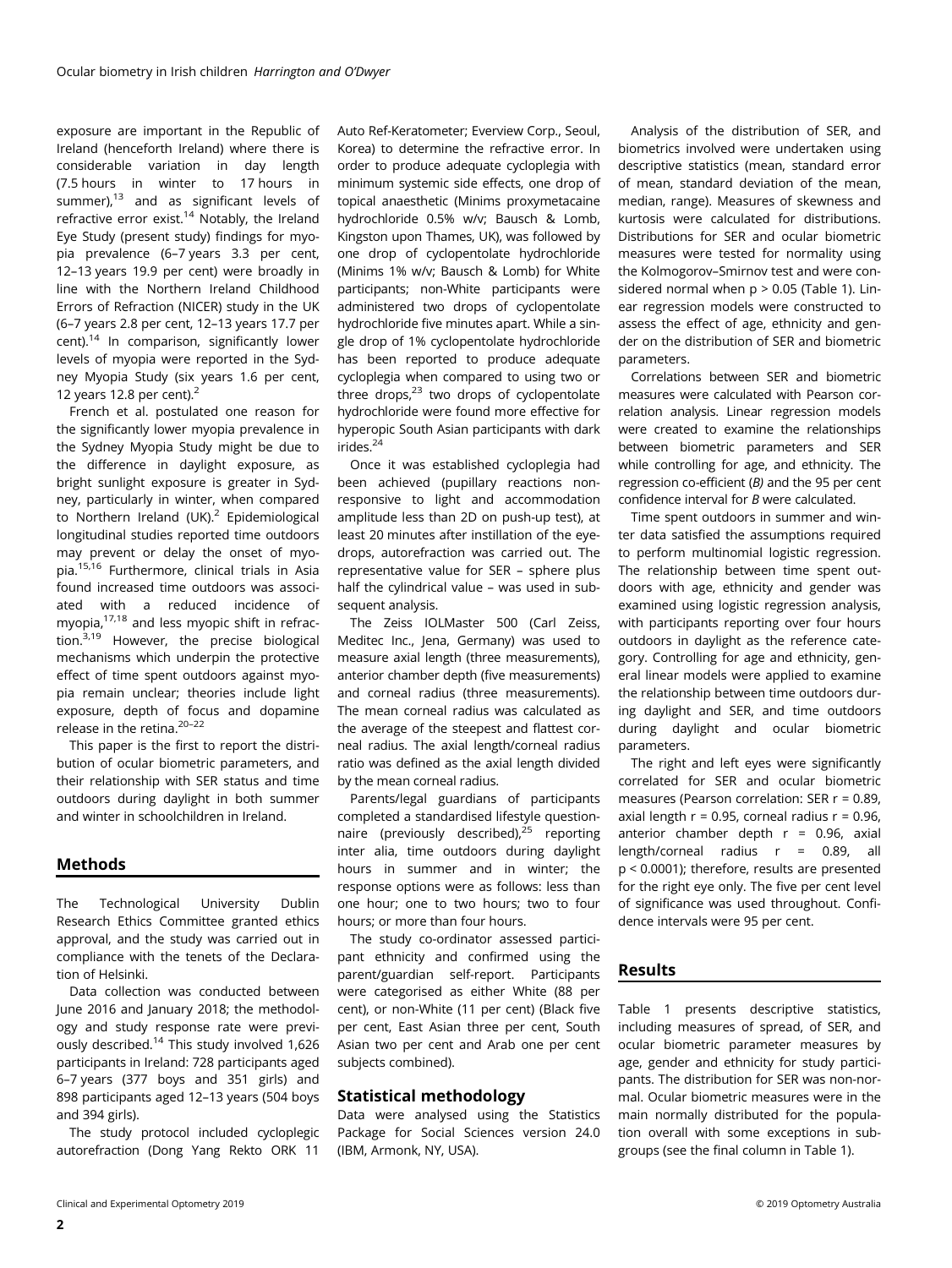|                             | Mean                 | <b>SEM</b> | SD   | <b>Median</b> | Range<br>Min, max | <b>Kurtosis</b> | <b>Skewness</b> | $K-S$    |
|-----------------------------|----------------------|------------|------|---------------|-------------------|-----------------|-----------------|----------|
| Spherical equivalent (D)    |                      |            |      |               |                   |                 |                 |          |
| 6-7 years ( $n = 728$ )     | $1.44^{\dagger}$     | 0.05       | 1.25 | 1.25          | $-4.50, 9.00$     | 6.09            | 1.62            | < 0.0001 |
| 12-13 years (n = 898)       | 0.38                 | 0.05       | 1.61 | 0.50          | $-10.25, 8.25$    | 5.88            | $-0.50$         | < 0.0001 |
| Boys ( $n = 881$ )          | $0.90^{*}$           | 0.05       | 1.52 | 0.75          | $-5.00, 8.00$     | 3.73            | 0.48            | < 0.0001 |
| Girls ( $n = 745$ )         | 0.80                 | 0.06       | 1.59 | 0.75          | $-10.25, 9.00$    | 8.00            | $-0.52$         | < 0.0001 |
| White ( $n = 1,441$ )       | 0.96                 | 0.04       | 1.49 | 0.75          | $-5.00, 9.00$     | 4.61            | 0.56            | < 0.0001 |
| Non-White ( $n = 185$ )     | 0.00 <sup>5</sup>    | 0.41       | 1.78 | 0.25          | $-10.25, 3.00$    | 7.74            | $-0.22$         | < 0.0001 |
| Axial length (mm)           |                      |            |      |               |                   |                 |                 |          |
| 6–7 years (n = $728$ )      | $22.53^{\dagger}$    | 0.03       | 0.79 | 22.52         | 19.24, 25.73      | 0.93            | $-0.15$         | 0.20     |
| 12-13 years (n = 898)       | 23.50                | 0.03       | 0.89 | 23.46         | 20.37, 27.65      | 0.98            | 0.25            | 0.01     |
| Boys (n = 881)              | $23.32^*$            | 0.03       | 0.95 | 23.35         | 19.14, 26.47      | 0.64            | 0.01            | 0.20     |
| Girls ( $n = 745$ )         | 22.77                | 0.03       | 0.92 | 22.75         | 19.69, 27.65      | 1.56            | 0.37            | 0.01     |
| White ( $n = 1,441$ )       | 23.05                | 0.03       | 0.95 | 23.04         | 19.69, 26.27      | 0.38            | 0.15            | 0.20     |
| Non-White ( $n = 185$ )     | 23.21 <sup>§</sup>   | 0.08       | 1.11 | 23.26         | 19.14, 27.66      | 1.64            | 0.26            | 0.20     |
| Corneal radius (mm)         |                      |            |      |               |                   |                 |                 |          |
| 6–7 years (n = $728$ )      | $7.81^+$             | 0.01       | 0.27 | 7.80          | 7.10, 8.69        | 0.05            | 0.27            | 0.20     |
| 12-13 years (n = 898)       | 7.87                 | 0.01       | 0.26 | 7.87          | 6.95, 8.71        | 0.22            | $-0.05$         | 0.20     |
| Boys ( $n = 881$ )          | $7.92^*$             | 0.01       | 0.26 | 7.92          | 7.10, 8.71        | 0.08            | 0.05            | 0.20     |
| Girls ( $n = 745$ )         | 7.75                 | 0.01       | 0.25 | 7.75          | 6.76, 8.68        | 0.20            | 0.11            | 0.20     |
| White ( $n = 1,441$ )       | 7.85                 | 0.01       | 0.27 | 7.84          | 7.09, 8.71        | 0.08            | 0.12            | 0.10     |
| Non-White ( $n = 185$ )     | 7.80                 | 0.02       | 0.27 | 7.83          | 6.95, 8.45        | $-0.22$         | $-0.18$         | 0.20     |
| Axial length/corneal radius |                      |            |      |               |                   |                 |                 |          |
| 6-7 years ( $n = 728$ )     | 2.89                 | 0.003      | 0.09 | 2.89          | 2.50, 3.24        | 1.79            | $-0.36$         | 0.20     |
| 12-13 years ( $n = 898$ )   | $2.99^{t}$           | 0.004      | 0.11 | 2.98          | 2.59, 3.56        | 2.11            | 0.43            | 0.01     |
| Boys ( $n = 881$ )          | 2.95                 | 0.004      | 0.11 | 2.95          | 2.59, 3.39        | 1.05            | 0.07            | 0.01     |
| Girls ( $n = 745$ )         | 2.94                 | 0.004      | 0.11 | 2.93          | 2.50, 3.56        | 2.74            | 0.63            | 0.01     |
| White ( $n = 1,441$ )       | 2.94                 | 0.001      | 0.11 | 2.94          | 2.50, 3.39        | 1.29            | 0.15            | 0.01     |
| Non-White ( $n = 185$ )     | $2.98^{\frac{5}{3}}$ | 0.01       | 0.12 | 2.95          | 2.73, 3.56        | 3.32            | 1.28            | 0.01     |
| Anterior chamber depth (mm) |                      |            |      |               |                   |                 |                 |          |
| 6-7 years ( $n = 728$ )     | 3.40                 | 0.02       | 0.21 | 3.40          | 2.45, 3.91        | 3.31            | $-0.81$         | 0.05     |
| 12-13 years (n = 898)       | 3.61 <sup>†</sup>    | 0.01       | 0.25 | 3.62          | 2.26, 4.33        | 2.62            | $-0.67$         | 0.07     |
| Boys ( $n = 881$ )          | $3.63^*$             | 0.01       | 0.26 | 3.63          | 2.26, 4.33        | 3.84            | $-0.94$         | 0.02     |
| Girls ( $n = 745$ )         | 3.55                 | 0.01       | 0.25 | 3.55          | 2.45, 4.26        | 0.70            | $-0.24$         | 0.02     |
| White ( $n = 1,441$ )       | 3.60                 | 0.01       | 0.26 | 3.61          | 2.26, 4.33        | 2.49            | $-0.67$         | 0.10     |
| Non-White ( $n = 185$ )     | 3.54                 | 0.02       | 0.23 | 3.53          | 2.85, 4.08        | 0.12            | $-0.13$         | 0.20     |

D: dioptre, K-S: Kolmogorov–Smirnov test for normality, max: maximum, min: minimum, mm: millimetre, n: number of participants, SD: standard deviation, SEM: standard error of mean.

† Significant difference between age groups.

‡ Significant difference between boys and girls.

 $^{\mathbb{S}}$ Significant difference between White and non-White participants.

### Table 1. Measures of spread for spherical equivalent refraction, and ocular biometric parameters by age, gender and ethnicity, in the right eyes of study participants

The SER mean  $\pm$  standard deviation in study participants (6-7 years  $1.44 \pm 1.25$  D, 12–13 years 0.38  $\pm$  1.61 D, p < 0.0001) were previously reported.<sup>14</sup> The SER mean  $\pm$  standard deviation for non-White participants (6–7 years  $0.83 \pm 1.00$  D, 12–13 years  $-0.64 \pm 1.98$  D) were lower than White

participants (6–7 years  $1.51 \pm 1.26$  D, 12–13 years  $0.51 \pm 1.51$  D, p < 0.0001), with no gender differences ( $p = 0.09$ ).

The axial length mean  $\pm$  standard deviation was shorter in 6–7-year-olds (22.53  $\pm$  0.79 mm) than in 12-13-year-olds (23.50  $\pm$  0.89 mm) (p < 0.0001) (Figure 1), longer in boys  $(23.32 \pm 0.95 \text{ mm})$  than girls  $(22.77 \pm 0.92 \text{ mm})$  (p < 0.0001), and longer in non-White participants  $(23.21 \pm 1.11)$ than White participants  $(23.05 \pm 0.95 \text{ mm})$  $(p = 0.006)$ .

The corneal radius mean  $\pm$  standard deviation was lower in 6–7-year-olds (7.81  $\pm$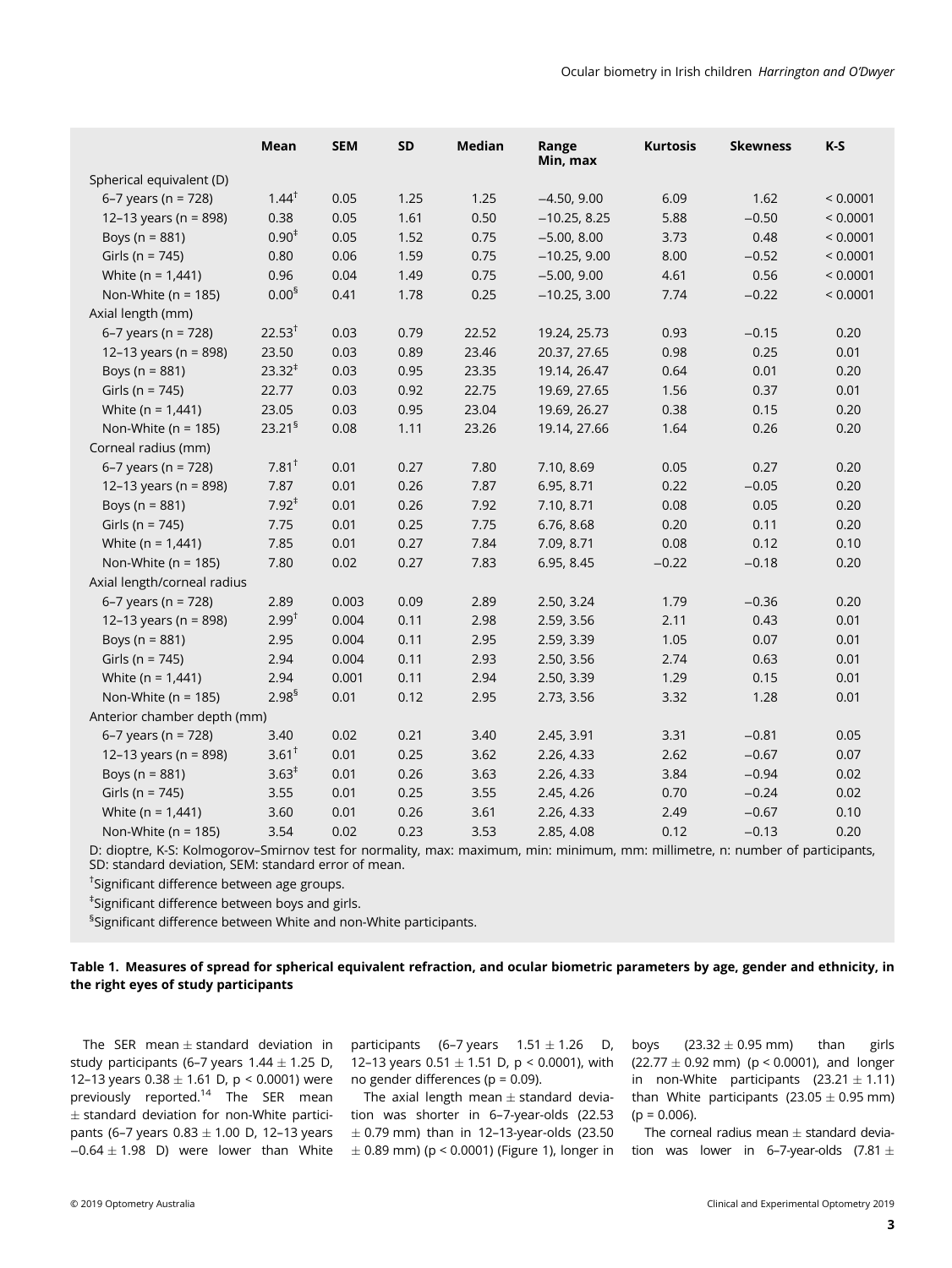

Figure 1. Distribution of axial length in 6–7-year-olds (top left image) and 12–13-yearolds (bottom left image). Distribution of mean corneal radius in 6–7-year-olds (top right image) and 12–13-year-olds (bottom right image).

0.27 mm) than 12–13-year-olds (7.87  $\pm$  0.26 mm) (p < 0.0001) (Figure 1), lower for girls  $(7.75 \pm 0.25 \text{ mm})$  than boys  $(7.92 \pm 0.25 \text{ mm})$ 0.26 mm) (p < 0.0001), with no ethnic differences ( $p = 0.06$ ).

The anterior chamber depth mean  $\pm$ standard deviation was shallower in 6–7-yearolds  $(3.40 \pm 0.21$  mm) than 12-13-year-olds  $(3.61 \pm 0.11 \text{ mm})$  (p < 0.0001), shallower in girls  $(3.55 \pm 0.25 \text{ mm})$  than in boys  $(3.62 \pm 0.26 \text{ mm})$  (p < 0.0001), with no ethnic differences ( $p = 0.13$ ).

The axial length/corneal radius ratio mean  $\pm$  standard deviation was lower in 6-7-year-olds  $(2.89 \pm 0.09)$  than 12-13year-olds  $(2.99 \pm 0.11)$  (p < 0.0001), lower for White participants  $(2.94 \pm 0.11)$  than<br>non-White participants  $(2.98 \pm 0.12)$ participants (p < 0.0001), with no gender differences (p = 0.30).

# Relationships between SER and ocular biometric parameters

The relationships between SER and ocular biometric parameters were examined using linear regression analysis (Table 2).

#### AXIAL LENGTH

An inverse relationship was found between axial length and SER (r =  $-0.64$ , R<sup>2</sup> = 0.41, p < 0.0001). The linear regression equation was represented by:

$$
Axial length = 23.41 (SER)
$$
 [1]

The per-unit change in axial length had less impact on SER in 6–7-year-old non-White participants compared to White participants (6–7 years White: β co-efficient = −0.77 D, non-White: β co-efficient = −0.33 D, p < 0.0001). The reverse was found in the 12–13-year-olds, whereby the per-unit change in axial length had less impact on SER in White participants compared to non-White participants (12– 13-year-old Whites: β co-efficient = −1.12 D, non-White  $β$  co-efficient =  $-1.36$  D, p < 0.0001). For example, in White 6–7-yearolds axial length explained 23 per cent of the variability in SER ( $R^2$  = 0.23); this

|                                                                                                                                      | <b>Pearson correlation</b> | $β$ co-efficient (95% CI) <sup>†</sup> | Model $\mathbb{R}^2$ | <b>F</b> statistic | p-value  |  |  |  |
|--------------------------------------------------------------------------------------------------------------------------------------|----------------------------|----------------------------------------|----------------------|--------------------|----------|--|--|--|
| 6-7 years (White)                                                                                                                    |                            |                                        |                      |                    |          |  |  |  |
| Axial length (mm)                                                                                                                    | $-0.48$                    | $-0.77$ ( $-0.88$ to $-0.66$ )         | 0.23                 | 187.71             | < 0.0001 |  |  |  |
| Corneal radius (mm)                                                                                                                  | 0.09                       | 0.42 (0.06 to 0.77)                    | 0.007                | 5.26               | 0.02     |  |  |  |
| Axial length/corneal radius                                                                                                          | $-0.65$                    | $-9.34$ ( $-10.10$ to $-8.48$ )        | 0.42                 | 454.01             | < 0.0001 |  |  |  |
| Anterior chamber depth                                                                                                               | $-0.26$                    | $-1.16$ ( $-2.34$ to $-0.08$ )         | 0.05                 | 4.61               | 0.04     |  |  |  |
| 12-13 years (White)                                                                                                                  |                            |                                        |                      |                    |          |  |  |  |
| Axial length (mm)                                                                                                                    | $-0.64$                    | $-1.12$ ( $-1.22$ to $-1.03$ )         | 0.41                 | 549.36             | < 0.0001 |  |  |  |
| Corneal radius (mm)                                                                                                                  | 0.14                       | 0.80 (0.39 to 1.20)                    | 0.02                 | 15.07              | < 0.0001 |  |  |  |
| Axial length/corneal radius                                                                                                          | $-0.82$                    | $-11.99$ ( $-12.58$ to $-11.40$ )      | 0.67                 | 1,575.33           | < 0.0001 |  |  |  |
| Anterior chamber depth                                                                                                               | $-0.34$                    | $-1.90$ ( $-2.32$ to $-1.47$ )         | 0.12                 | 77.86              | < 0.0001 |  |  |  |
| 6-7 years (non-White)                                                                                                                |                            |                                        |                      |                    |          |  |  |  |
| Axial length (mm)                                                                                                                    | $-0.27$                    | $-0.33$ ( $-0.60$ to $-0.06$ )         | 0.06                 | 6.1                | 0.02     |  |  |  |
| Corneal radius (mm)                                                                                                                  | $-0.01$                    | $-0.05$ ( $-0.97$ to 0.87)             | $-0.01$              | 0.01               | 0.91     |  |  |  |
| Axial length/corneal radius                                                                                                          | $-0.47$                    | $-6.78$ ( $-9.72$ to $-3.85$ )         | 0.21                 | 21.19              | < 0.0001 |  |  |  |
| Anterior chamber depth                                                                                                               | $-0.07$                    | $-0.70$ ( $-5.11$ to 3.71)             | 0.01                 | 0.11               | 0.74     |  |  |  |
| 12-13 years (non-White)                                                                                                              |                            |                                        |                      |                    |          |  |  |  |
| Axial length (mm)                                                                                                                    | $-0.72$                    | $-1.36$ ( $-1.62$ to $-1.11$ )         | 0.52                 | 111.03             | < 0.0001 |  |  |  |
| Corneal radius (mm)                                                                                                                  | 0.08                       | $0.54$ (-0.89 to 1.98)                 | 0.01                 | 0.57               | 0.45     |  |  |  |
| Axial length/corneal radius                                                                                                          | $-0.86$                    | $-13.70$ ( $-15.33$ to $-12.07$ )      | 0.73                 | 277.98             | < 0.0001 |  |  |  |
| Anterior chamber depth                                                                                                               | $-0.32$                    | $-2.62$ ( $-4.33$ to $-0.92$ )         | 0.10                 | 9.36               | 0.003    |  |  |  |
| The the regression model, enharical equivalent refrective error was the dependent variable with each biometric variable as an evolum |                            |                                        |                      |                    |          |  |  |  |

 $^\dagger$ In the regression model, spherical equivalent refractive error was the dependant variable, with each biometric variable as an explanatory variable. mm: millimetres.

### Table 2. Association of ocular biometric parameters and spherical equivalent refraction in the right eyes of 6–7-year-old and 12–13-year-old study participants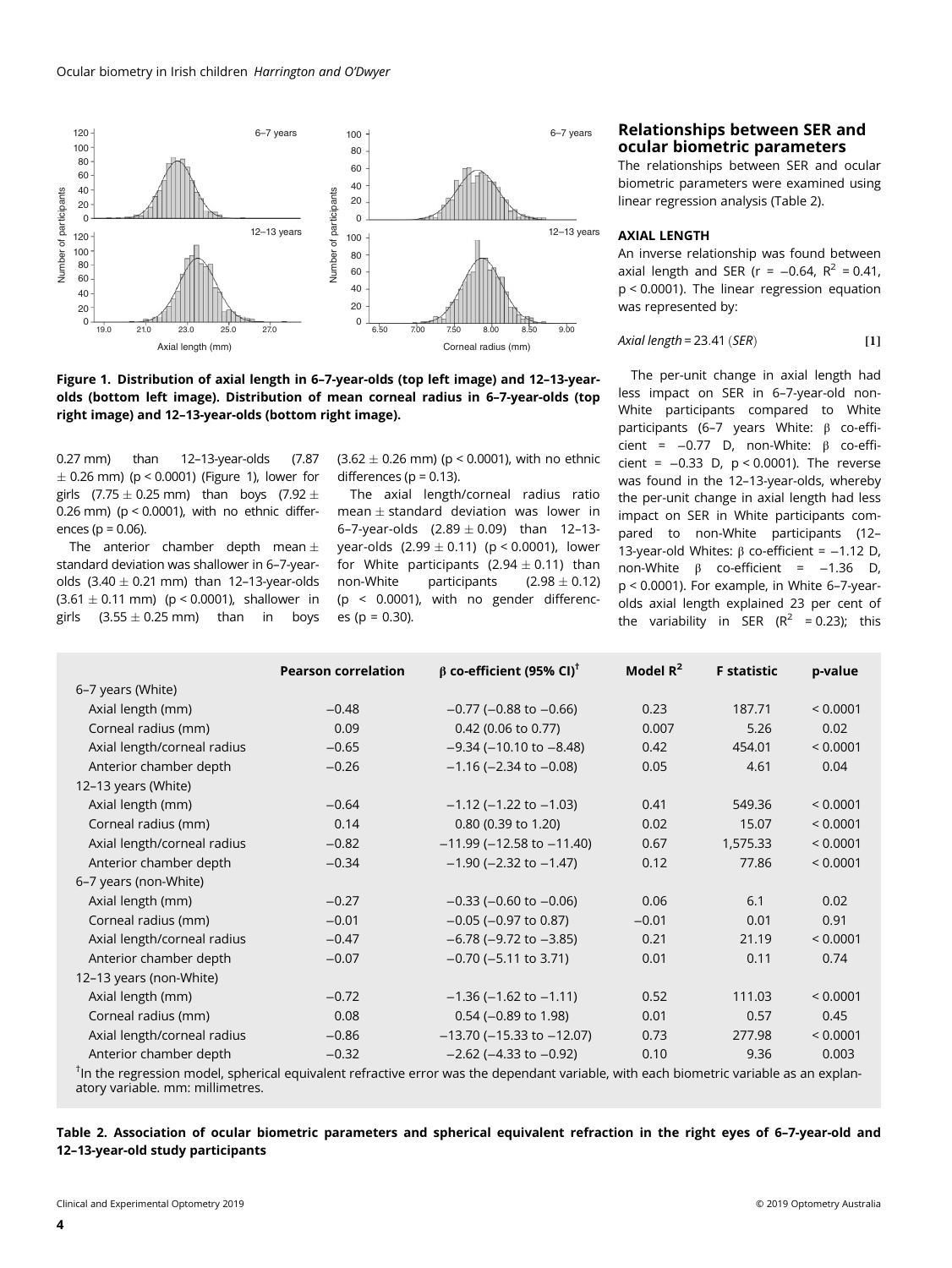dropped to six per cent in non-White 6–7-year-olds  $(R^2 = 0.06)$ . In contrast, axial length explained 41 per cent of the variability in SER ( $R^2$  = 0.41) in White 12-13-yearolds, which increased to 52 per cent in non-White 12-13-year-olds ( $R^2$  = 0.52).

### CORNEAL RADIUS

There was a significant, albeit weak, relationship between corneal radius and SER  $(r = 0.07, R^2 = 0.005, p = 0.005)$ . Overall, corneal radius explained only 0.5 per cent of the variation in SER. The linear regression equation was represented by:

$$
Corneal radius = 7.83 + 0.01 (SER)
$$
 [2]

Corneal radius was not correlated with SER in non-White participants in either age group (Table 2).

#### ANTERIOR CHAMBER DEPTH

Anterior chamber depth was negatively correlated with SER and overall, explained 11 per cent of the variability in SER ( $r = -0.33$ ,  $R^2$  = 0.11, p < 0.0001). The linear regression equation was:

Anterior chamber depth =  $3.61 - 0.06$  (SER) [3]

# AXIAL LENGTH/CORNEAL RADIUS RATIO

The axial length/corneal radius ratio was strongly correlated with SER (r = -0.79,  $R^2$  = 0.63, p < 0.001). The linear regression equation was:

Axial length / corneal radius ratio =  $2.99$  $-0.06$  (*SER*) [4]

The relationship between the axial length/corneal radius ratio varied with ethnicity. Among White 6–7-year-olds, the axial length/corneal radius ratio explained variance in SER to a greater extent than among non-White participants (White 42 per cent versus non-White 21 per cent); however, among the older-age cohort the reverse was found (White 67 per cent versus non-White 73 per cent).

A linear regression model was calculated to examine the relationship between SER (dependent variable) with covariates axial length, corneal radius and anterior chamber depth jointly, while controlling for age and ethnicity. The covariates could significantly predict the SER (r =  $0.84$  and R<sup>2</sup> =  $0.73$ , F<sub>5</sub>,1,602 = 625.9, p < 0.001); 73 per cent of the variance in SER was explained by



Figure 2. The percentage of participants in each category of time spent outdoors in summer (left images) and winter (right images), by age group (6–7-years top images, 12–13 years bottom images) and ethnicity (White participants light grey bars, non-White participants dark grey bars)

| Average daily<br>time spent<br>outdoors<br>during daylight | β             | <b>Standard</b><br>error | 95% CI             | t       | p-value  |  |  |  |  |
|------------------------------------------------------------|---------------|--------------------------|--------------------|---------|----------|--|--|--|--|
| Spherical equivalent refraction (D)                        |               |                          |                    |         |          |  |  |  |  |
| $<$ 1 hour                                                 | $-1.04$       | 0.23                     | $-1.48$ to $-0.60$ | $-4.60$ | < 0.0001 |  |  |  |  |
| 1-2 hours                                                  | $-0.41$       | 0.12                     | $-0.64$ to $-0.17$ | $-3.36$ | 0.001    |  |  |  |  |
| 2-4 hours                                                  | $-0.11$       | 0.08                     | $-0.26$ to 0.05    | $-1.38$ | 0.167    |  |  |  |  |
| $>$ 4 hours                                                | $0^{\dagger}$ |                          |                    |         |          |  |  |  |  |
| Axial length (mm)                                          |               |                          |                    |         |          |  |  |  |  |
| $<$ 1 hour                                                 | 0.31          | 0.13                     | 0.06 to 0.57       | 2.29    | 0.012    |  |  |  |  |
| $1-2$ hours                                                | 0.17          | 0.07                     | $0.03$ to $0.31$   | 2.40    | 0.016    |  |  |  |  |
| 2-4 hours                                                  | 0.12          | 0.05                     | $0.03$ to $0.21$   | 2.62    | 0.009    |  |  |  |  |
| $>$ 4 hours                                                | $0^{\dagger}$ |                          |                    |         |          |  |  |  |  |
| Axial length / corneal radius ratio                        |               |                          |                    |         |          |  |  |  |  |
| $<$ 1 hour                                                 | 0.05          | 0.02                     | 0.02 to 0.08       | 3.37    | < 0.0001 |  |  |  |  |
| 1-2 hours                                                  | 0.02          | 0.01                     | 0.01 to 0.03       | 2.12    | 0.01     |  |  |  |  |
| 2-4 hours                                                  | 0.01          | 0.01                     | $-0.01$ to 0.02    | 1.83    | 0.068    |  |  |  |  |
| > 4 hours                                                  | $0^{\dagger}$ |                          |                    |         |          |  |  |  |  |
| $\beta$ : beta co-efficient, D: dioptre, mm: millimetre.   |               |                          |                    |         |          |  |  |  |  |

p-values < 0.05 are shown in bold.

† This parameter is set to zero because it is redundant.

Table 3. Relationship between spherical equivalent refraction, axial length, axial length/corneal radius ratio and time spent outdoors during daylight in summer categories, controlling for age and ethnicity in all analysis

variance in axial length, corneal radius and anterior chamber depth.

The linear regression equation was represented by:

- $SER = 6.32 1.91$  (axial length) +4.27 (corneal radius)
	- + 1.45 (anterior chamber depth) [5]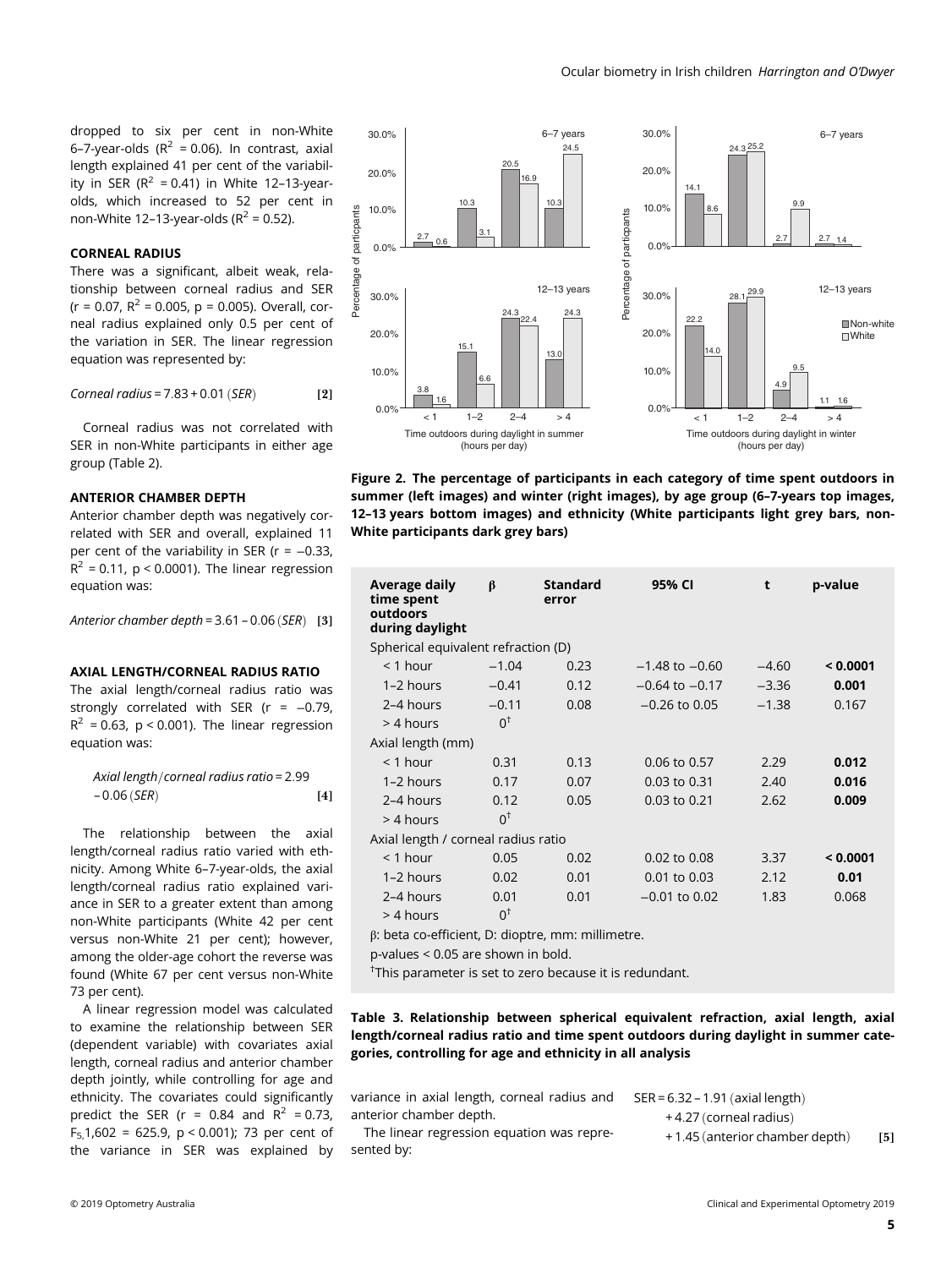# Time spent outdoors during daylight in summer and winter

Participants reported spending more time outdoors during daylight in summer than in winter (p < 0.001). Participants aged 6–7 years spent more time outdoors during daylight than 12–13-year-olds in summer  $(p < 0.001)$  and winter ( $p = 0.01$ ). White participants spent more time outdoors during daylight than non-White participants in summer (6–7 years p < 0.001; 12–13 years p < 0.001), and winter (6–7 years  $p = 0.002$ ; 12–13 years p = 0.001). Time spent outdoors was not associated with gender during winter ( $p = 0.11$ ) or summer ( $p = 0.053$ ). Figure 2 displays the percentage of participants in each time outdoors category by age and ethnicity.

# Relationship between SER, ocular biometry and time outdoors

As time spent outdoors was significantly associated with both age group and ethnicity, in order to further investigate the relationship between time spent outdoors with SER and ocular biometric parameters, general linear models were constructed, controlling for both age and ethnicity in all analyses (Table 3).

# SER

Participants in the least time outdoors group (< 1 hour per day) were more myopic by -1.04 D (CI -1.48 D to -0.60 D, p < 0.0001), and participants in the 1–2 hours outdoors group were more myopic by −0.41 D (CI -0.64 D to -0.17 D, p = 0.001) when compared to participants in the most time outdoors category (> 4 hours per day). There was no significant difference in SER between participants in the 2–4 hours outdoors category and > 4 hours outdoors category ( $p = 0.17$ ).

#### AXIAL LENGTH

Axial length was 0.31 mm (CI 0.06 mm to 0.57 mm,  $p = 0.01$ ) longer in the least time outdoors cohort; 0.17 mm (CI 0.03 mm to 0.31 mm,  $p = 0.02$ ) longer in the 1-2 hours outdoors category; and 0.12 mm (CI 0.03 mm to 0.21 mm,  $p = 0.01$ ) longer in the 2–4 hours outdoors per day category, when compared to participants in the most time outdoors category (> 4 hours per day).

# AXIAL LENGTH/CORNEAL RADIUS RATIO

The axial length/corneal radius ratio was 0.05 (CI 0.02 to 0.08, p < 0.0001) higher in the least time outdoors category (< 1 hour

per day), and 0.02 (CI 0.01 to 0.03, p = 0.01) higher in the 1–2 hours outdoors per day category when compared to participants in the most time outdoors category (> 4 hours). There was no significant difference in the axial length/corneal radius ratio between participants in the 2–4 hours outdoors category and those in the most time outdoors ( $p = 0.07$ ).

Neither corneal radius ( $p = 0.34$ ) nor anterior chamber depth ( $p = 0.10$ ) were associated with time outdoors during daylight in summer.

While increased time spent outdoors was significantly associated with a less myopic SER among 12–13-year-old White participants (p < 0.0001), when analysed separately, time outdoors was not associated with SER among non-White participants in either age cohort  $(6-7 \text{ years } p = 0.42)$ 12–13 years  $p = 0.52$ ). Figure 3 displays boxplots which illustrate the distribution of SER in the various time spent outdoors categories in 6–7-year-old and 12–13-year-old White and non-White participants. The mean SER increased with increasing time outdoors in the White 12–13-year-old group.

Similarly, increased time outdoors was associated with shorter axial length in White participants ( $p < 0.0001$ ), but not in non-White participants ( $p = 0.35$ ). Figure 4 displays boxplots which illustrate the distribution of axial length data in each time outdoors category by age and ethnicity categories.

The means for SER and ocular biometric parameters are presented by age (6–7 years and 12–13 years), ethnicity (White, non-



Figure 3. Boxplots showing the distribution of spherical equivalent refraction (dioptre) in time spent outdoors during daylight in summer categories in 6–7-yearolds (non-White participants top left image and White participants top right image), and 12–13-year-olds (non-White participants bottom left image and White participants bottom right image). In White 12–13-year-olds mean spherical equivalent refraction (SER) was significantly less myopic with increased time outdoors category (bottom right image). From top to bottom the five horizontal bars represent maximum, 75th percentile, median, 25th percentile; the whiskers mark the range of the data with the outliers (< 5th percentile or > 95th percentile) shown as grey dots.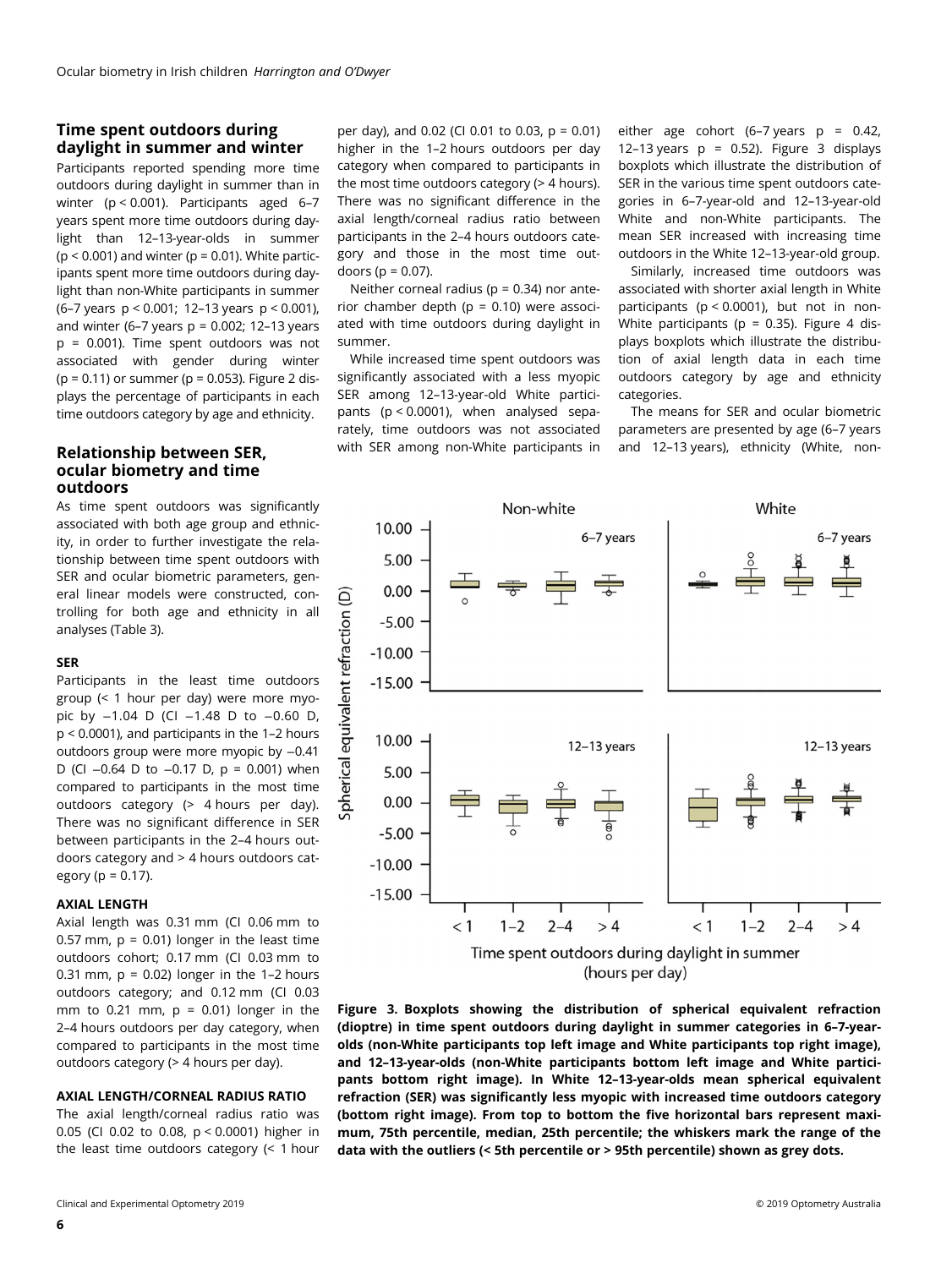White) and time outdoors during daylight in summer categories in Table 4.

Time spent outdoors during daylight in wintertime was not associated with SER (p =  $0.49$ ), axial length (p =  $0.64$ ), corneal radius (p = 0.33), axial length/corneal radius ratio ( $p = 0.71$ ), or anterior chamber depth ( $p = 0.56$ ).

# Discussion

This is the first population-based study to analyse the association between SER and ocular biometrics, and associations between these parameters with time spent outdoors during daylight in schoolchildren in Ireland. Similar to many previously published studies when compared to White participants, the mean SER was significantly more myopic in non-White participants in both age cohorts and negatively associated with axial

length, with a longer axial length associated with more negative SER. $1,2,26$  For example. the longer axial length found in non-White participants in this study, mirrors the Aston Eye Study and the Child Heart and Health Study in England, where South Asian participants had longer axial length and a more myopic SER than White participants. $1,26$ 

The extent to which axial length explained the variability in SER in this study increased with age (6–7 years 21 per cent, 12–13 years 43 per cent), which concurs with the NICER study (6–7 years 30 per cent, 12–13 years 47 per cent), $^2$  and contrasts with the Sydney Myopia Study (6–7 years 20 per cent, 12–13 years 10 per cent), which reported a lower prevalence of both hyperopia and myopia.2

In agreement with previous studies, the relationship between corneal radius and SER in the present study was weak. $2.5$  However, the significantly longer corneal radius



Time spent outdoors during daylight in summer

Figure 4. Boxplots of axial length (mm) in time spent outdoors during daylight in summer categories (x-axis) and axial length (y-axis) in 6–7-year-olds (non-White participants top left image and White participants top right image) and 12–13-year-olds (non-White bottom left image and White participants bottom right image). White participants aged 12–13 years had significantly shorter mean axial lengths with increasing time outdoors (bottom right image). The line in the grey box marks the median, the lower and upper edges of the box mark the lower and upper quartiles and the whiskers mark the range of the data with the outliers (< 5th percentile or > 95th percentile) shown as grey dots.

found in the older-age cohort compared to the younger-age cohort in this study contrasts with both the NICER study and the Sydney Myopia Study where no difference with age was found.<sup>2</sup>

Anterior chamber depth in 6–7-year-olds (3.40 mm) in the present study was shallower than reported in 6–7-year-old Australian children, where significantly shallower anterior chamber readings were found pre-cycloplegia (3.36 mm) when compared to post-cycloplegia  $(3.54 \text{ mm})$ .<sup>27</sup> As anterior chamber depth was not measured prior to cycloplegia in this study, findings are likely to overestimate anterior chamber depth in the natural state. Further analysis of anterior chamber depth in the Irish population merits investigation due to the association between shallow anterior chambers with angle closure glaucoma.<sup>28</sup> Longer anterior chamber depth was associated with a more myopic SER in this study; this could be due to longer eyes having deeper anterior chambers although the resultant refractive effect of a longer anterior chamber is toward a less myopic SER.<sup>27</sup>

The relationship between the axial length/corneal radius ratio and SER was linear and negatively associated with SER in the current study. Moreover, the axial length/corneal radius ratio best explained the variance in SER and this relationship strengthened with age. In contrast, a higher mean axial length/corneal radius ratio (over 3.00), was reported in Singaporean 7–9-year-olds and associated with a more negative SER,<sup>5</sup> which more closely aligns with that found in non-White participants in the present study (6–7 years 2.99, 12–13 years 3.03).

The lowest mean axial length/corneal radius ratio in the present study was found among 6–7-year-old White participants (2.88) and associated with the highest mean SER (1.51 D). In comparison, the highest axial length/corneal radius ratio was found in non-White 12–13-year-olds (3.03) where the lowest SER was found (-0.61 D). While the axial length/corneal radius ratio has received considerable attention with regard to myopia progression in non-White communities, $29$  its association with hyperopia found in Ireland is important and concurs with a previous study involving Saudi Arabian children aged 5–16 years, where the relationship persisted even in hyperopic amblyopic eyes.30 For instance, the axial length/corneal radius ratio provides valuable information regarding refractive status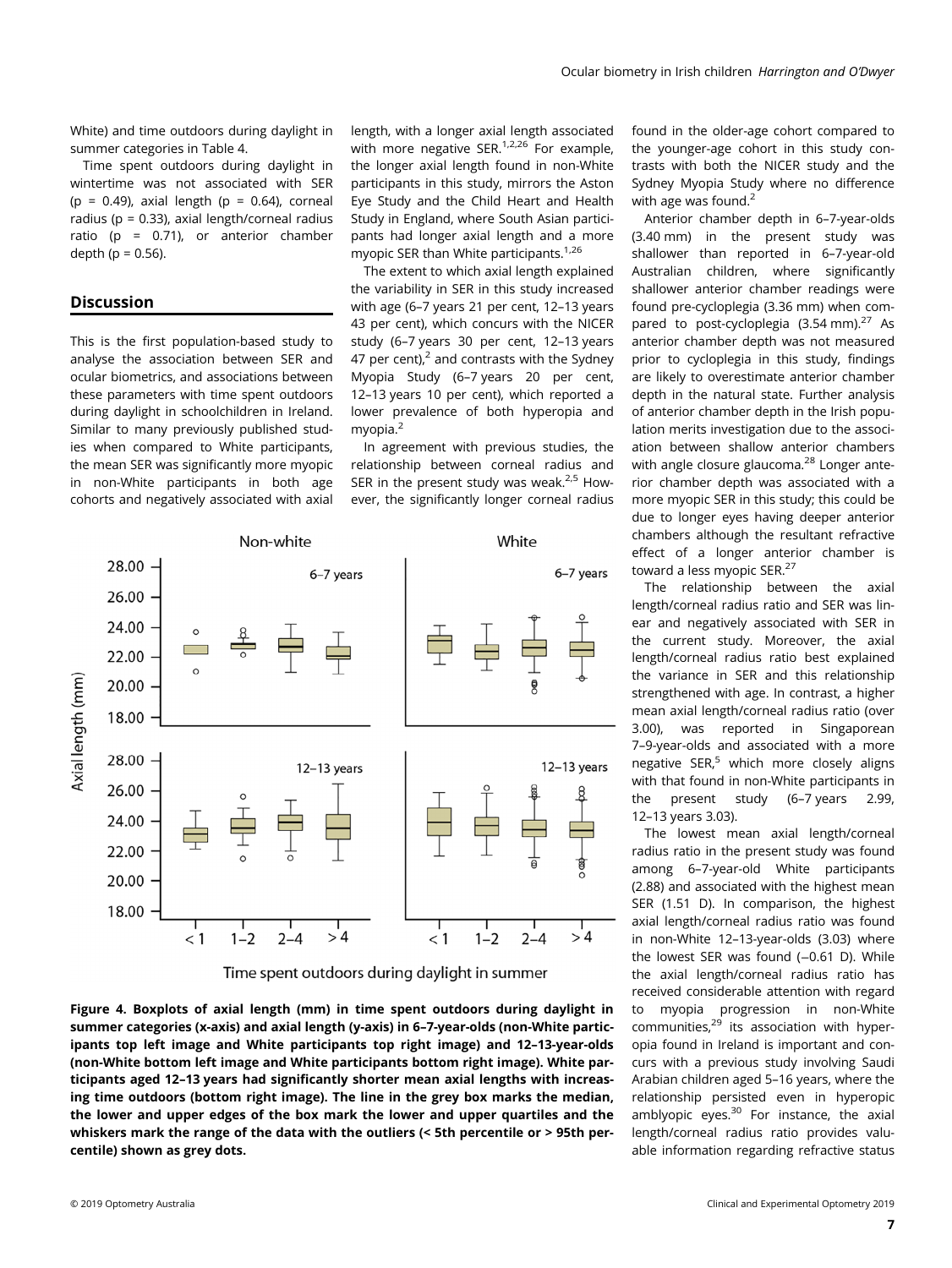| Mean<br>(SE)                                                                                                                                                                                                 | < 1 hour          | 1–2 hours    | 2–4 hours       | > 4 hours            | p-value             | < 1 hour                  | 1-2 hours             | 2-4 hours     | > 4 hours     | p-value |  |  |
|--------------------------------------------------------------------------------------------------------------------------------------------------------------------------------------------------------------|-------------------|--------------|-----------------|----------------------|---------------------|---------------------------|-----------------------|---------------|---------------|---------|--|--|
|                                                                                                                                                                                                              |                   |              | White 6-7 years |                      | Non-White 6-7 years |                           |                       |               |               |         |  |  |
|                                                                                                                                                                                                              | $n = 9$           | $n = 44$     | $n = 240$       | $n = 347$            |                     | $n = 5$                   | $n = 19$              | $n = 38$      | $n = 19$      |         |  |  |
| <b>SER</b>                                                                                                                                                                                                   | 1.21(0.21)        | 1.62(0.20)   | 1.53(0.09)      | 1.53(0.06)           | 0.86                | 0.70(0.74)                | 0.71(0.14)            | 0.74(0.18)    | 1.16(0.19)    | 0.44    |  |  |
| AL/CR                                                                                                                                                                                                        | 2.88(0.02)        | 2.86(0.01)   | 2.88(0.01)      | 2.89(0.01)           | 0.36                | 2.93(0.04)                | 2.90(0.02)            | 2.92(0.01)    | 2.90(0.04)    | 0.45    |  |  |
| <b>AL</b>                                                                                                                                                                                                    | 22.65 (0.28)      | 22.41 (0.10) | 22.60 (0.06)    | 22.47 (0.04)         | 0.17                | 22.34 (0.42)              | 22.58 (0.26)          | 22.78 (0.12)  | 22.23(0.17)   | 0.12    |  |  |
| <b>CR</b>                                                                                                                                                                                                    | 7.86 (0.08)       | 7.84(0.05)   | 7.84(0.02)      | 7.79(0.01)           | 0.14                | 7.62(0.14)                | 7.86 (0.04)           | 7.79(0.04)    | 7.67(0.07)    | 0.09    |  |  |
| <b>ACD</b>                                                                                                                                                                                                   | 3.28(0.03)        | 3.22(0.20)   | 3.45(0.05)      | 3.35(0.03)           | 0.08                | 3.48(0.08)                | 3.44(0.05)            | 3.43(0.05)    | 3.38(0.03)    | 0.80    |  |  |
|                                                                                                                                                                                                              | White 12-13 years |              |                 |                      |                     |                           | Non-White 12-13 years |               |               |         |  |  |
|                                                                                                                                                                                                              | $n = 22$          | $n = 94$     | $n = 317$       | $n = 345$            |                     | $n = 7$                   | $n = 28$              | $n = 45$      | $n = 24$      |         |  |  |
| <b>SER</b>                                                                                                                                                                                                   | $-1.14(0.45)$     | 0.05(0.17)   | 0.52(0.05)      | 0.72(0.07)           |                     | $\leq$ 0.0001 0.29 (0.56) | $-0.95(0.38)$         | $-0.57(0.31)$ | $-0.70(0.39)$ | 0.52    |  |  |
| AL/CR                                                                                                                                                                                                        | 3.09(0.52)        | 3.01(0.01)   | 2.99(0.01)      | 2.97(0.01)           |                     | $< 0.0001$ 2.93 (0.02)    | 3.03(0.02)            | 3.03(0.02)    | 3.04(0.02)    | 0.19    |  |  |
| AL                                                                                                                                                                                                           | 24.00 (0.25)      | 23.70 (0.10) | 23.45 (0.05)    | 23.40(0.04) < 0.0001 |                     | 23.16 (0.32)              | 23.67 (0.17)          | 23.87 (0.16)  | 23.57 (0.25)  | 0.35    |  |  |
| CR                                                                                                                                                                                                           | 7.77(0.07)        | 7.87(0.03)   | 7.86(0.01)      | 7.89(0.01)           | 0.12                | 7.90(0.06)                | 7.83(0.06)            | 7.88(0.01)    | 7.89(0.01)    | 0.22    |  |  |
| <b>ACD</b>                                                                                                                                                                                                   | 3.70(0.05)        | 3.68(0.03)   | 3.63(0.02)      | 3.60(0.02)           | 0.08                | 3.38(0.13)                | 3.57(0.05)            | 3.57(0.04)    | 3.60(0.06)    | 0.35    |  |  |
| ACD: anterior chamber depth, AL/CR: axial length/corneal radius ratio, AL: axial length, CR: corneal radius, n: number of participants,<br>SE: standard error of mean, SER: spherical equivalent refraction. |                   |              |                 |                      |                     |                           |                       |               |               |         |  |  |
| Circuificant accordations between time outdoors during daulight and spherical equivalent refraction and biometry are bighlighted in                                                                          |                   |              |                 |                      |                     |                           |                       |               |               |         |  |  |

Significant associations between time outdoors during daylight and spherical equivalent refraction and biometry are highlighted in bold (one-way analysis of variance, Bonferroni post hoc tests were run for axial length and SER and the AL/CR for the 12–13-year-old White participants which revealed SER increased, axial length shortened and the AL/CR decreased significantly with each outdoors category; however, there was no significant difference between 2–4 hours and > 4 hours outdoors during daylight for SER [p = 0.50] and  $AL [p > 0.99]$  and  $AL/CR [p = 0.06]$ ), p-values < 0.05 are shown in bold.

Table 4. Relationship between spherical equivalent, ocular biometric parameters and time spent outdoors during daylight in summer time in the right eyes of study participants

(myopia, hyperopia progression), particularly in situations where cycloplegic agents are not appropriate.<sup>29</sup>

# Effect of time spent outdoors during daylight

Ireland is situated between 51 to 55 degrees of north latitude, and day length varies from a minimum of 7.5 hours in winter to a maximum of 17 hours during summer.<sup>13</sup> In Ireland, school holidays last between two to three months in summer (June, July and August), two weeks in winter (the last week in December and first week in January) and two weeks in spring to coincide with Easter (March, April). The relationship between SER, ocular biometric parameters and time spent outdoors during daylight in winter was not significant, which aligns with previous studies where daylight hours were limited during winter.<sup>8,31</sup>

Conversely the relationship between time outdoors and SER during summer was strong, with increased time outdoors associated with a less myopic SER, and shorter axial length, in agreement with earlier studies.<sup>8,10</sup> In the present study spending less than two hours outdoors per day in summer resulted in significantly more myopic

SER and higher axial length/corneal radius ratio when compared to participants in the 'more than four hours outdoors per day' cohort. In contrast to the Danish study where time outdoors was associated with increased corneal power, $8$  the present study did not find a relationship between corneal curvature and time outdoors in summer.

The current study did not find an association between time outdoors and SER and time outdoors and axial length in non-White participants. Notably, non-White participants in the current study reported spending significantly less time outdoors, during both winter and summer, than White participants. Likewise, a recent study reported children in Singapore were on average exposed to five hours less light exposure per week than children living in Brisbane, despite 12-hour days in both locations.<sup>32</sup>

While the relationship between light exposure and ocular growth is not fully understood, it has been suggested that sunlight/bright light could trigger retinal dopamine release which slows axial elongation.33 Circadian rhythms have been demonstrated in ocular structures with corresponding diurnal variation in ocular

biometric measurements.<sup>34</sup> Hence, ocular diurnal rhythms may be involved in ocular growth regulation.<sup>35</sup>

Daylight is a natural 'zeitgeber' (or time cue) for synchronising the internal circadian rhythm, due to temporal fluctuations in daylight intensity and spectral distribution;<sup>36</sup> however, artificial lighting disrupts circadian rhythms (circadian entrainment), $36$  which may affect ocular growth. $21$  For example, studies involving chickens and monkeys established that altering the dark/light cycle resulted in significant changes in ocular growth with exposure to bright light during the day providing a protective effect against experimentally induced form-deprivation myopia.37,38 Moreover, light levels indoors, even in rooms with windows, are lower indoors than outdoors,<sup>39</sup> with an association between the use of light-emitting diode lamps and longer axial lengths reported.<sup>40</sup> Hence, there may be a minimum level of ambient illumination appropriate to school class rooms to prevent myopia development or progression. For example, one schoolbased intervention study increased ambient luminance to > 300 lux on desks and > 500 lux on blackboards, and found that axial elongation was slowed with a less myopic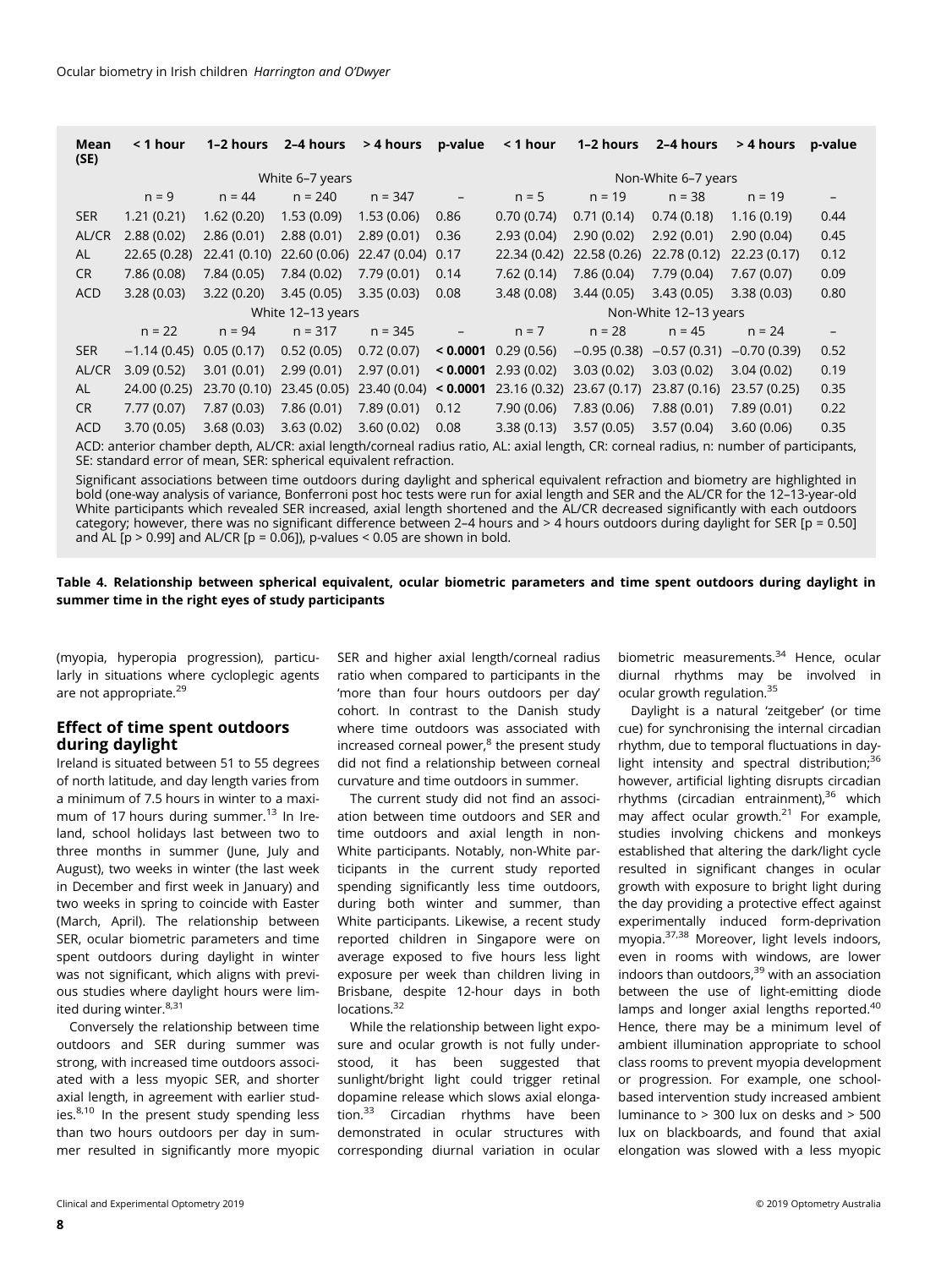shift in SER in the intervention group when compared to a control group.41

As to what degree the protective effect of daylight exposure against a more myopic SER is due to being outdoors, during daylight, or simply not being indoors and engaged in near vision activities, is as yet not fully understood.<sup>20</sup> Thus, the results in this study support earlier studies that time spent outdoors during daylight is an important modifiable factor.3,4,17 Also similar to previous studies, the present study found non-White participants may be engaged in a more indoor-centric lifestyle.<sup>32,42</sup> Due to the limited number of non-White participants in this study, further multi-ethnic studies involving larger populations born and living in a northern European setting are crucial due to the limited day length in winter, and changeable weather systems which affect light intensity. In addition, precise quantification of light exposure would be facilitated by the use of wearable devices to objectively measure not only time spent outdoors but also light intensity exposure which would be more revealing than the questionnairebased data involving daylight categories used in the present study.<sup>32,43</sup>

# Conclusion

The distribution of ocular biometric parameters in schoolchildren in Ireland mirrors many other studies involving mainly White children. The axial length/corneal radius ratio was highly correlated with SER, and this correlation strengthened with age. Ethnic differences in SER corresponded with ethnic differences in ocular biometry. Of particular interest, compared to White participants, non-White participants had longer axial length, corresponding with a more myopic SER. Also, non-White participants spent significantly less time outdoors during daylight than White participants.

While study findings are not longitudinal, the age-specific data provide some insights into refractive error patterns and how they change with age. The correlates of these biometric variables and their interactions were variable and multifaceted, and their relationship with SER appeared to strengthen with increasing age. However, longitudinal studies in Ireland examining the association between ocular biometry, SER, and time spent outdoors in daylight across seasons are required to confirm study findings.

School intervention programs promoting time outdoors during winter of not less than two hours per day, when daylight hours are limited and coincide with school hours, ought to be considered in Ireland.

#### ACKNOWLEDGEMENTS

The authors would like to express their appreciation to Dr Jim Stack (Waterford Institute of Technology, Ireland), Professor Kathryn Saunders and Dr Lisa O'Donoghue (NICER study, School of Biomedical Sciences, University of Ulster, County Londonderry, Northern Ireland), and Professor John Kearney (Epidemiology, School of Biological Sciences, Technological University Dublin, Dublin, Ireland) for their valuable input in the Ireland Eye Study. In addition, the authors would like to acknowledge the support and participation of the schools, the children and their parents and guardians in the Ireland Eye Study. The authors would like to thank the peer reviewers for their comments which greatly improved the paper.

This work was supported by the Technological University Dublin Fiosraigh grant, the Opticians Board and the Association of Optometrists Ireland.

#### **REFERENCES**

- 1. Logan NS, Shah P, Rudnicka AR et al. Childhood ethnic differences in ametropia and ocular biometry: the Aston Eye Study. Ophthalmic Physiol Opt 2011; 31: 550–558.
- 2. French AN, O'Donoghue L, Morgan IG et al. Comparison of refraction and ocular biometry in European Caucasian children living in Northern Ireland and Sydney, Australia. Invest Opthalmol Vis Sci 2012; 53: 4021.
- 3. Guo Y, Liu LJ, Xu L et al. Myopic shift and outdoor activity among primary school children: one-year follow-up study in Beijing. PLoS One 2013; 8: e75260.
- 4. Read SA, Collins MJ, Vincent SJ. Light exposure and eye growth in childhood. Invest Ophthalmol Vis Sci 2015; 56: 6779.
- 5. Saw S-M, Carkeet A, Chia K-S et al. Component dependent risk factors for ocular parameters in Singapore Chinese children. Ophthalmology 2002; 109: 2065–2071.
- 6. Tideman JWL, Polling JR, Jaddoe VWV et al. Environmental risk factors can reduce axial length elongation and myopia incidence in 6- to 9-year-old children. Ophthalmology 2019; 126: 127–136.
- 7. Guo Y, Liu LJ, Xu L et al. Outdoor activity and myopia among primary students in rural and urban regions of Beijing. Ophthalmology 2013; 120: 277–283.
- Cui D, Trier K, Munk Ribel-Madsen S. Effect of day length on eye growth, myopia progression, and change of corneal power in myopic children. Ophthalmology 2013; 120: 1074–1079.
- 9. Donovan L, Sankaridurg P, Ho A et al. Myopia progression in Chinese children is slower in summer than in winter. Optom Vis Sci 2012; 89: 1196–1202.
- 10. Ulaganathan S, Read SA, Collins MJ et al. Influence of seasons upon personal light exposure and longitudinal axial length changes in young adults. Acta Ophthalmol 2019; 97: e256–e265.
- 11. Holden BA, Fricke TR, Wilson DA et al. Global prevalence of myopia and high myopia and temporal

trends from 2000 through 2050. Ophthalmology 2016; 123: 1036–1042.

- 12. Adamsson M, Laike T, Morita T. Annual variation in daily light exposure and circadian change of melatonin and cortisol concentrations at a northern latitude with large seasonal differences in photoperiod length. J Physiol Anthropol 2017; 36: 6.
- 13. Sunrise and Sunset Times in Dublin [Internet]. June 2018 [cited 27 Nov 2018.] Available at: [https://www.](https://www.timeanddate.com/sun/ireland/dublin?month=6&year) [timeanddate.com/sun/ireland/dublin?month=6&year](https://www.timeanddate.com/sun/ireland/dublin?month=6&year)  $= 2018$
- 14. Harrington SC, Stack J, Saunders K et al. Refractive error and visual impairment in Ireland schoolchildren. Br J Ophthalmol 2018. [https://doi.org/10.1136/](https://doi.org/10.1136/bjophthalmol-2018-312573) [bjophthalmol-2018-312573](https://doi.org/10.1136/bjophthalmol-2018-312573).
- 15. French AN, Morgan IG, Mitchell P et al. Risk factors for incident myopia in Australian schoolchildren: the Sydney adolescent vascular and eye study. Ophthalmology 2013; 120: 2100–2108.
- 16. Jones LA, Sinnott LT, Mutti DO et al. Parental history of myopia, sports and outdoor activities, and future myopia. Invest Opthalmol Vis Sci 2007; 48: 3524–3532.
- 17. Wu PC, Tsai CL, Wu HL et al. Outdoor activity during class recess reduces myopia onset and progression in school children. Ophthalmology 2013; 120: 1080–1085.
- 18. Jin JX, Hua WJ, Jiang X et al. Effect of outdoor activity on myopia onset and progression in school-aged children in northeast China: the Sujiatun Eye Care Study. BMC Ophthalmol 2015; 15: 73.
- 19. Wu LJ, Wang YX, You QS et al. Risk factors of myopic shift among primary school children in Beijing, China: a prospective study. Int J Med Sci 2015; 12: 633–638.
- 20. Ngo C, Saw SM, Dharani R et al. Does sunlight (bright lights) explain the protective effects of outdoor activity against myopia? Ophthalmic Physiol Opt 2013; 33: 368–372.
- 21. Chakraborty R, Ostrin LA, Nickla DL et al. Circadian rhythms, refractive development, and myopia. Ophthalmic Physiol Opt 2018; 38: 217–245.
- 22. Flitcroft DI. The complex interactions of retinal, optical and environmental factors in myopia aetiology. Prog Retin Eye Res 2012; 31: 622–660.
- 23. Bagheri A, Givrad S, Yazdani S et al. Optimal dosage of cyclopentolate 1% for complete cycloplegia: a randomized clinical trial. Eur J Ophthalmol 2007; 17: 294–300.
- 24. Mohan K, Sharma A. Optimal dosage of cyclopentolate 1% for cycloplegic refraction in hypermetropes with brown irides. Indian J Ophthalmol 2011; 59: 514–516.
- 25. Harrington SC, Stack J, O'Dwyer V. Risk factors associated with myopia in schoolchildren in Ireland. Br J Ophthalmol 2019. https://doi.org/10.1136/ https://doi.org/10.1136/ [bjophthalmol-2018-313325](https://doi.org/10.1136/bjophthalmol-2018-313325).
- 26. Rudnicka AR, Owen CG, Nightingale CM et al. Ethnic differences in the prevalence of myopia and ocular biometry in 10- and 11-year-old children: the Child Heart and Health Study in England (CHASE). Invest Ophthalmol Vis Sci 2010; 51: 6270–6276.
- 27. Ojaimi E, Rose KA, Morgan IG et al. Distribution of ocular biometric parameters and refraction in a population-based study of Australian children. Invest Opthalmol Vis Sci 2005; 46: 2748.
- 28. Schuster AK, Pfeiffer N, Nickels S et al. Distribution of anterior chamber angle width and correlation with age, refraction, and anterior chamber depth—the Gutenberg Health Study. Invest Opthalmol Vis Sci 2016; 57: 3740.
- 29. Huang D, Chen X, Gong Q et al. Ocular biometric parameters among 3-year-old Chinese children: testability, distribution and association with anthropometric parameters OPEN. Sci Rep 2016; 6: 29577.
- 30. Khan AO. The relationship of axial length to cycloplegic refraction and keratometry in amblyopic eyes of hyperopic children. J Am Assoc Pediatr Ophthalmol Strabismus 2012; 16: 46–48.
- 31. Gwiazda J, Deng L, Manny R et al. Seasonal variations in the progression of myopia in children enrolled in the correction of myopia evaluation trial. Invest Ophthalmol Vis Sci 2014; 55: 752–758.